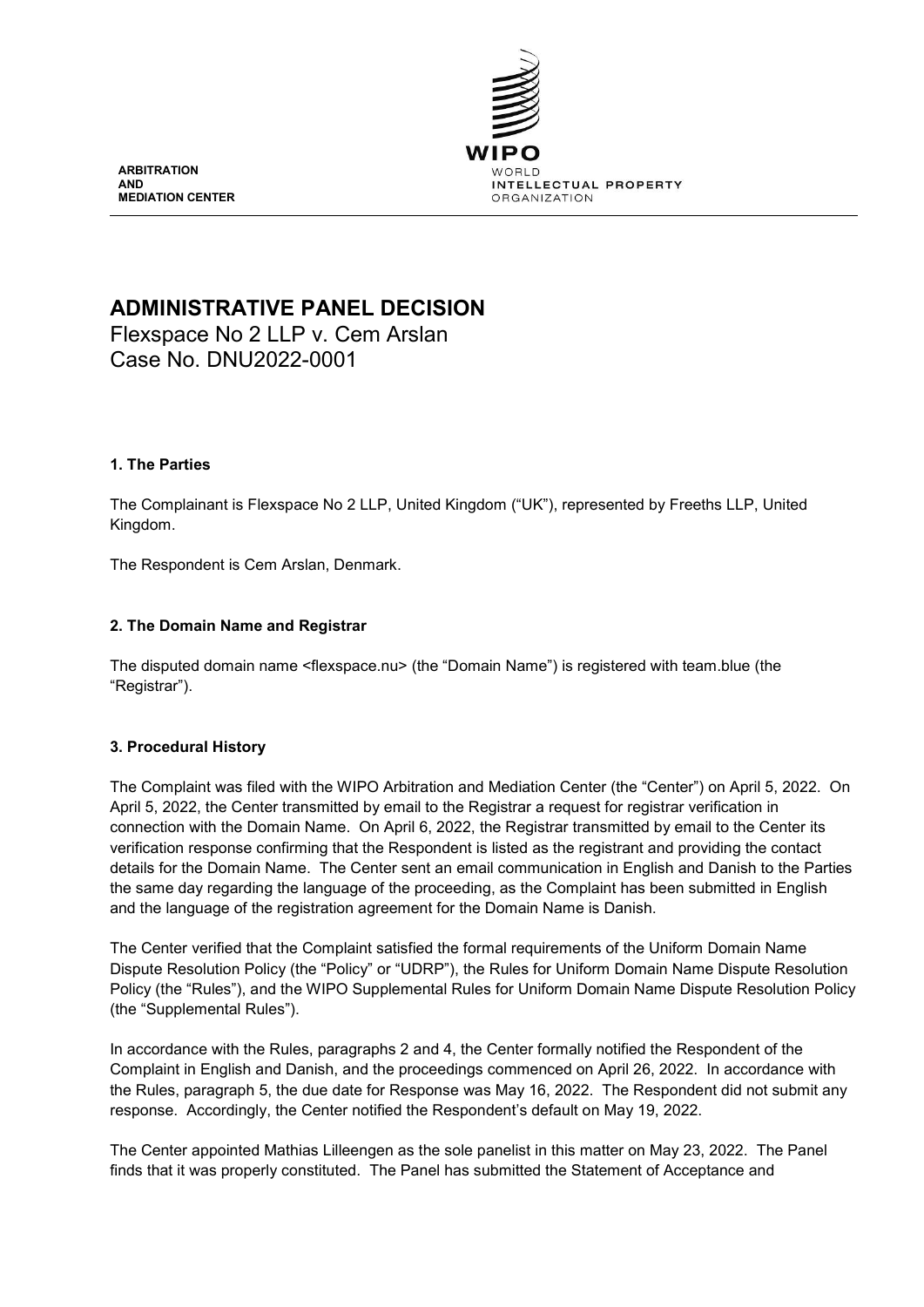#### page 2

Declaration of Impartiality and Independence, as required to ensure compliance with the Rules, paragraph 7.

# **4. Factual Background**

The Complainant, Flexspace No 2 LLP, is a limited liability partnership registered under the laws of England. The Complainant is a provider of flexible offices, workshops, industrial and self-storage spaces throughout the UK. The Complainant owns various UK and European trademark registrations that incorporate the textual element FLEXSPACE, such as European Union Trademark registration number 015865521 for figurative trademark with the textual element FLEXSPACE, registered on December 22, 2017, and UK trademark registration UK00003242304 for FLEXSPACE, registered on February 2, 2018

The Domain Name was registered on August 21, 2021. At the time of the Complaint, and at the time of drafting the Decision, the Domain Name resolved to an active web page in Danish offering flexible office solutions in Copenhagen, Denmark, and the surrounding area.

## **5. Parties' Contentions**

# **A. Complainant**

The Complainant requests that the language of the proceedings be English, because;

- there is an English version of the website hosted at the Domain Name and as such the Domain Name and the website appear to be targeting an English speaking audience;

- by reason of the English language version of the website, it is apparent that the Respondent is familiar with the English language; and

- the Complainant is incorporated and based in the United Kingdom.

The Domain Name is identical to the Complainant's trademark FLEXSPACE. On this basis, the Complainant submits that the mere appearance of the Respondent's name on the publicly accessible records relating to the Domain Name amounts to a misrepresentation that is likely to deceive the public into believing that the Complainant or a connected company operates the Domain Name.

The Complainant asserts that the Respondent is not authorized to use the Complainant's trademark, and has no rights or legitimate interest in the Domain Name. The Complainant refers to the Respondent's webpage and claims that there is "prominent use of the FLEXSPACE trademark", and "in consequence, most individuals navigating to the Domain will be expecting to reach a website operated by, or at the least associated with, the Complainant".

The Complainant argues that the Domain Name is registered in bad faith as the Complainant's trademark rights predate the Respondent's registration of the Domain Name. Moreover, the Domain Name is used in bad faith as it is "in direct contravention of the Complainant's trade mark rights". The Complainant argues that "these prior rights to the FLEXSPACE trade marks (and similar signs and marks) and in view of the presence of the FLEXSPACE trade mark in the Domain, the Domain therefore takes unfair advantage of the Complainant's rights". The Complainant submits that the Domain Name has been intentionally used to attract Internet users, for commercial gain, to the Respondent's website by creating a connection with the Complainant's trademark.

# **B. Respondent**

The Respondent did not reply to the Complainant's contentions.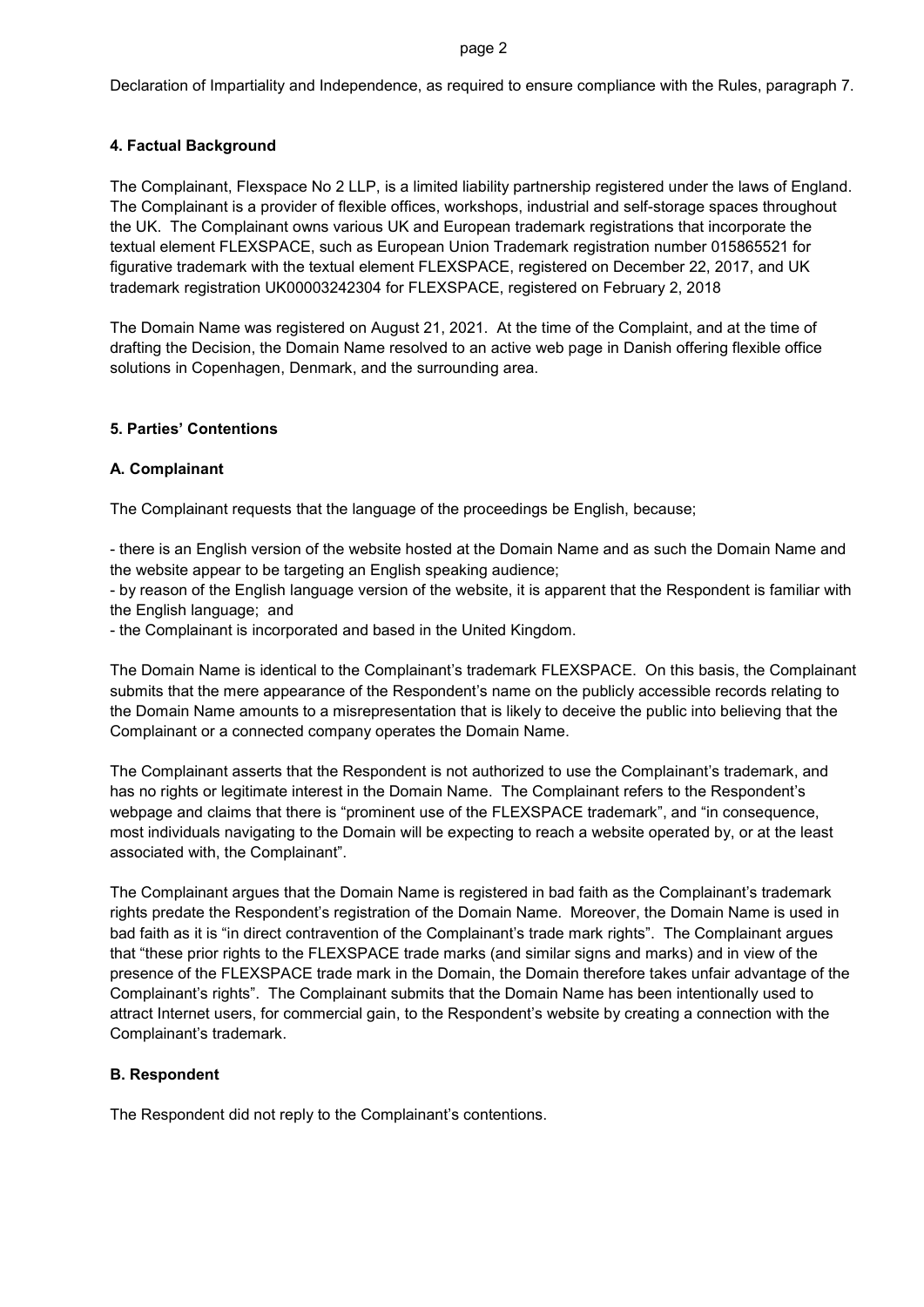# **6. Discussion and Findings**

# **A. Language of the Proceeding**

Paragraph 11(a) of the Rules provides that the language of the administrative proceeding shall be the language of the Registration Agreement, unless otherwise agreed by the parties. Importantly, paragraph 11(a) also states that the determination of the language of the proceeding is "[…] subject to the authority of the Panel […], having regard to the circumstances of the administrative proceeding."

The language of the Registration Agreement is Danish. The Complainant submitted its Complaint in English, and requested English to be the language of the proceeding.

The Panel notes that the Center has sent the notifications to the Respondent in both English and Danish, providing the Respondent a fair chance to object. Even if the Panel does not agree that the Respondent's webpage is "targeting an English speaking audience", the Panel notes that there is a translate-to-Englishoption on the Respondent's Danish language website, which the Domain Name resolves to. It indicates that the Respondent can understand English, as most Danes. The Panel therefore determines that the language of this proceeding to be English, see WIPO Overview of WIPO Panel Views on Selected UDRP Questions, Third Edition (["WIPO Overview 3.0"](https://www.wipo.int/amc/en/domains/search/overview3.0/)), section 4.5.

Turning to the merits of the case, in order to prevail, the Complainant must prove each of the three elements in paragraph 4(a) of the Policy.

# **B. Identical or Confusingly Similar**

The Complainant documents trademarks rights, such as the figurative European Union Trademark with registration number 015865521, FLEXSPACE, registered December 22, 2017.

The test for confusing similarity involves the comparison between the textual element of the trademark and the Domain Name. In this case, the Domain Name and the textual element of the trademark are identical. For the purpose of assessing confusing similarity, it is permissible for the Panel to ignore the generic Top-Level Domain ("gTLD"), see [WIPO Overview 3.0,](https://www.wipo.int/amc/en/domains/search/overview3.0/) section 1.11.

The Panel finds that the Domain Name is identical to a trademark in which the Complainant has rights in accordance with paragraph 4(a)(i) of the Policy.

## **C. Rights or Legitimate Interests**

The Complainant has made unrebutted assertions that it has not granted any authorization to the Respondent to register the Domain Name containing the Complainant's trademark or otherwise make use of the Complainant's mark. As to the Respondent's use of the Domain Name, the Complainant argues there is "prominent use of the FLEXSPACE trademark", and "in consequence, most individuals navigating to the Domain will be expecting to reach a website operated by, or at the least associated with, the Complainant".

The Panel has examined the Respondent's webpage. The Respondent's webpage appears to be offering customers flexible office solutions in Copenhagen, Denmark, and the surrounding area. On the webpage, the Respondent is using the text "flexspace", but does not seem to use any graphical elements of the Complainant's trademark. In fact, the Panel cannot find any reference at all to the Complainant on the Respondent's webpage. The Complainant's statement that there is prominent use of the Complainant's trademark comes across as miscued. From looking at the Respondent's webpage, it is clear that the company Flexspace.nu is responsible for what probably is a genuine service. As part of the general powers of the Panel, as articulated, *inter alia*, in paragraph 10 of the Rules, the Panel has carried out a general search on the Internet including the Respondent's name and the Domain Name. According to the publicly available information, Flexspace.nu was registered on December 12, 2021, with the Danish Business Register and with the Respondent as contact person. It seems the business may have ceased on March 24, 2022, and while the life of such business was short, the Panel finds that the cease of Respondent's operations in connection with such business is not particularly conclusive for the purposes of this dispute.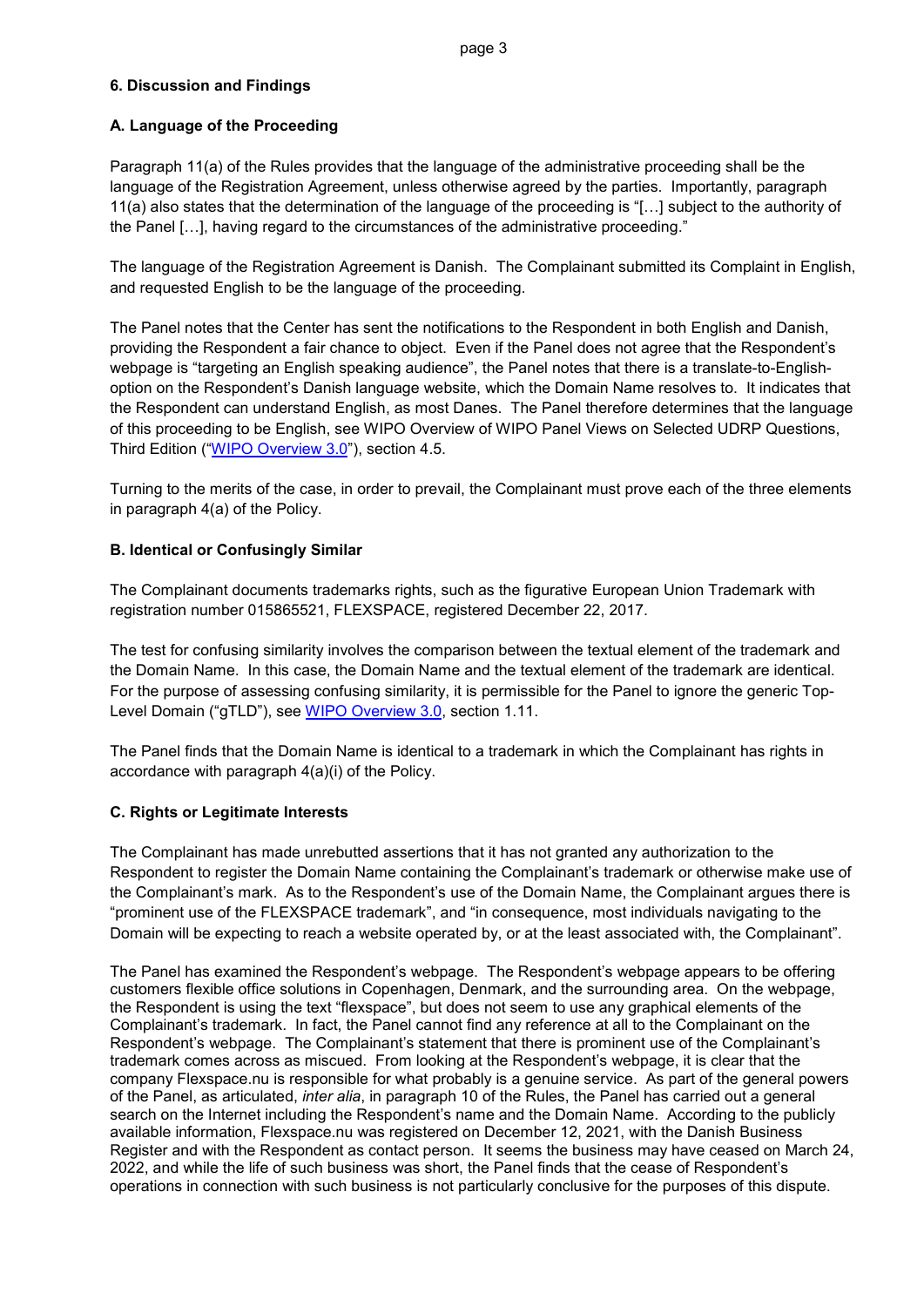#### page 4

Noting that the Complainant must prevail on all three elements to succeed, and that the third element is not met, the Panel finds it is unnecessary to conclude under the second element of the Policy.

## **D. Registered and Used in Bad Faith**

The Panel notes that the burden of proof is on the Complainant. The Respondent's default by itself does not mean that the Complainant is deemed to have prevailed, see WIPO Overview, section 4.3. As much as the Panel is prepared to draw inferences where a particular conclusion is obvious or no other plausible conclusion is apparent, the Panel have found that the Complainant has not proven bad faith.

The Complaint argues that the Domain Name has been registered in bad faith as the Complainant's trademark rights predate the Respondent's registration of the Domain Name. Even if prior trademark rights often is an indicator of bad faith, it is of course not sufficient by itself to find bad faith.

Moreover, the Panel does not find that there is enough evidence to conclude that the Respondent probably knew or should have known of the Complainant and its trademark when the Respondent registered the Domain Name. The Domain Name results of the combination of two terms "flex" and "space" (a combination of terms that are naturally used in the context of flexible office and business space), and the Panel finds that there is not sufficient evidence to consider Complainant's trademark to be widely known. In addition, in the circumstances of this case, the Respondent does not appear to be a domainer who bulk purchase domain names or someone that may fall under the concept of willful blindness, where prior UDRP panels has expected to undertake good faith efforts to screen such registrations against readily-available online databases to avoid the registration of trademark-abusive domain names. Even if the Respondent in this case had made a search for "flexspace" on an Internet search engine, he would be none wiser as it leads to millions of results, including among them different companies using the term and the concept of "Flex space". In short, the Panel believes it is more likely than not that the Respondent was unaware of the Complainant's trademark when the Respondent registered the Domain Name, and probably registered it due to its significance as two dictionary terms combined.

The Complainant claims that Domain Name is used in bad faith because it is in contravention of the Complainant's prior trademark rights and the Domain Name has been intentionally used to attract Internet users, for commercial gain, to the Respondent's website by creating an unauthorized connection with the Complainant's trademark.

Based on the submitted documents, including the descriptive nature of the Domain Name, the Panel is not convinced that the Domain Name has been registered in bad faith to target the Complainant's trademark. The terms "flex space" are short for the words "flexible space" and is widely used for services such as flexible office/meeting solutions. Also in countries where English is not the first language. Moreover, the Respondent appears to had run a genuine website offering such services (connected to the common concept of "flex space", and not seeking to benefit unfairly from confusion with the Complainant's trademark), which colors the reason why the Respondent may have chosen such terms for the Domain Name. The Panel cannot find any reference to the Complainant on the Respondent's webpage. Therefore, based on the evidence in this case, the Panel cannot on the balance of probabilities conclude that the Respondent has had the Complainant in mind when he registered and used the Domain Name for its webpage.

Paragraph 4(a)(iii) of the Policy has not been met.